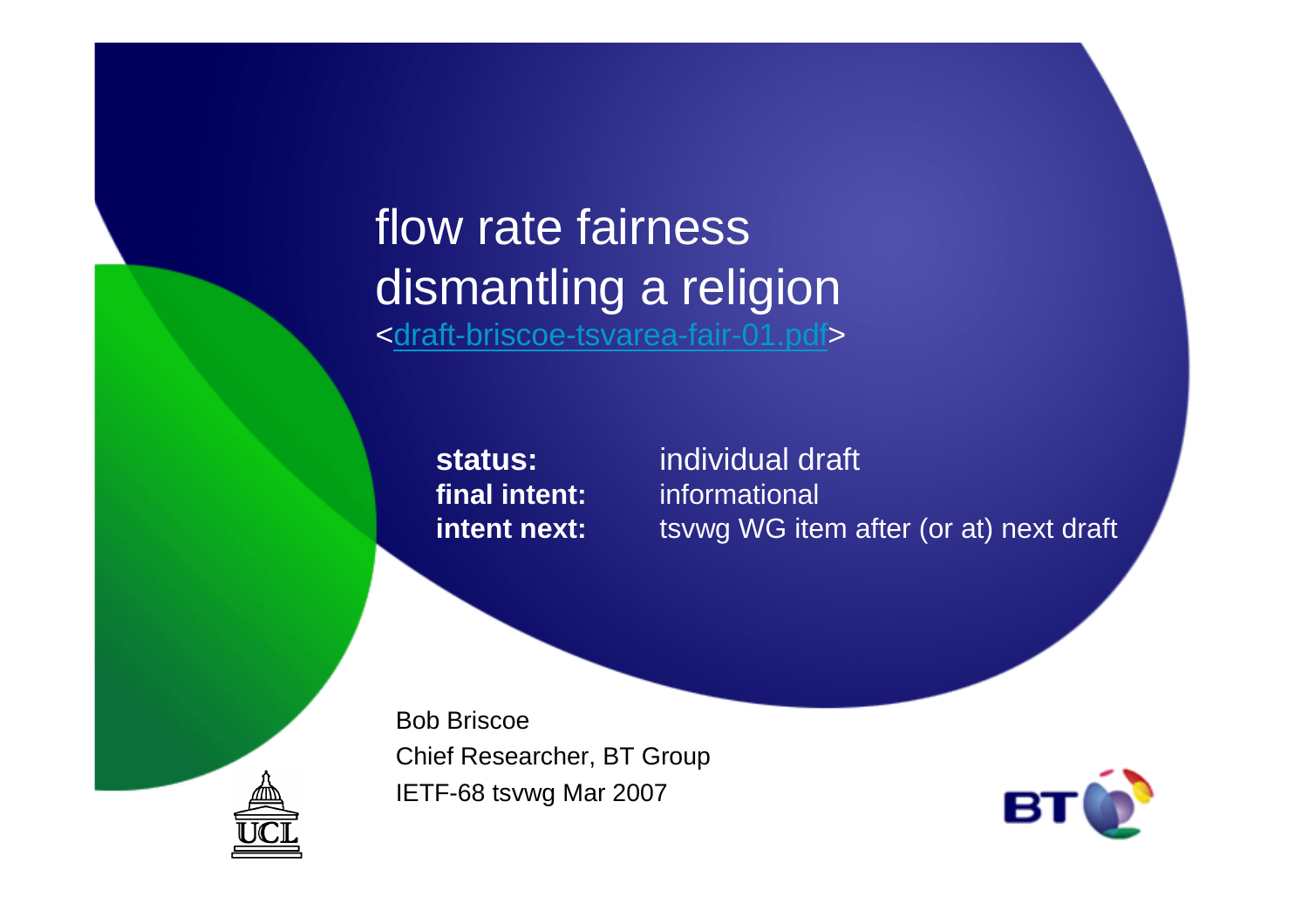## updated  $00 \Rightarrow 01$  draft

- • diffs and alt formats (courtesy of rfcdiff & xml2rfc tools) at: <http://www.cs.ucl.ac.uk/staff/B.Briscoe/pubs.html#rateFairDis>
- • lots of (on & off list) email comments from presenting at IETF-67 tsv-area, IRTF iccrg & e2erg
- •changes from previous draft-00 ( $\bigcirc$  = "focused on in this talk")
	- •Toned down the polemic, but some still think it's too hot for a WG item
	- Added importance of the issue and implications (§1 Introduction)
	- Added §8 "Critiques of Specific Schemes":
		- pulls together critiques of: max-min, TCP, TFRC & router-based fairness (e.g. XCP)
		- added material on fairness wrt RTT, packet size and WFQ
	- •Clarified how to calibrate the cost of congestion from equipment costs (in §5.2)
	- Clarified §5.3.2 "Enforcing Cost Fairness"
		- unofficial BoF Wed 15:10-16:40 Karlin I
	- Added substantial new §9 "Implications for the RFC Series"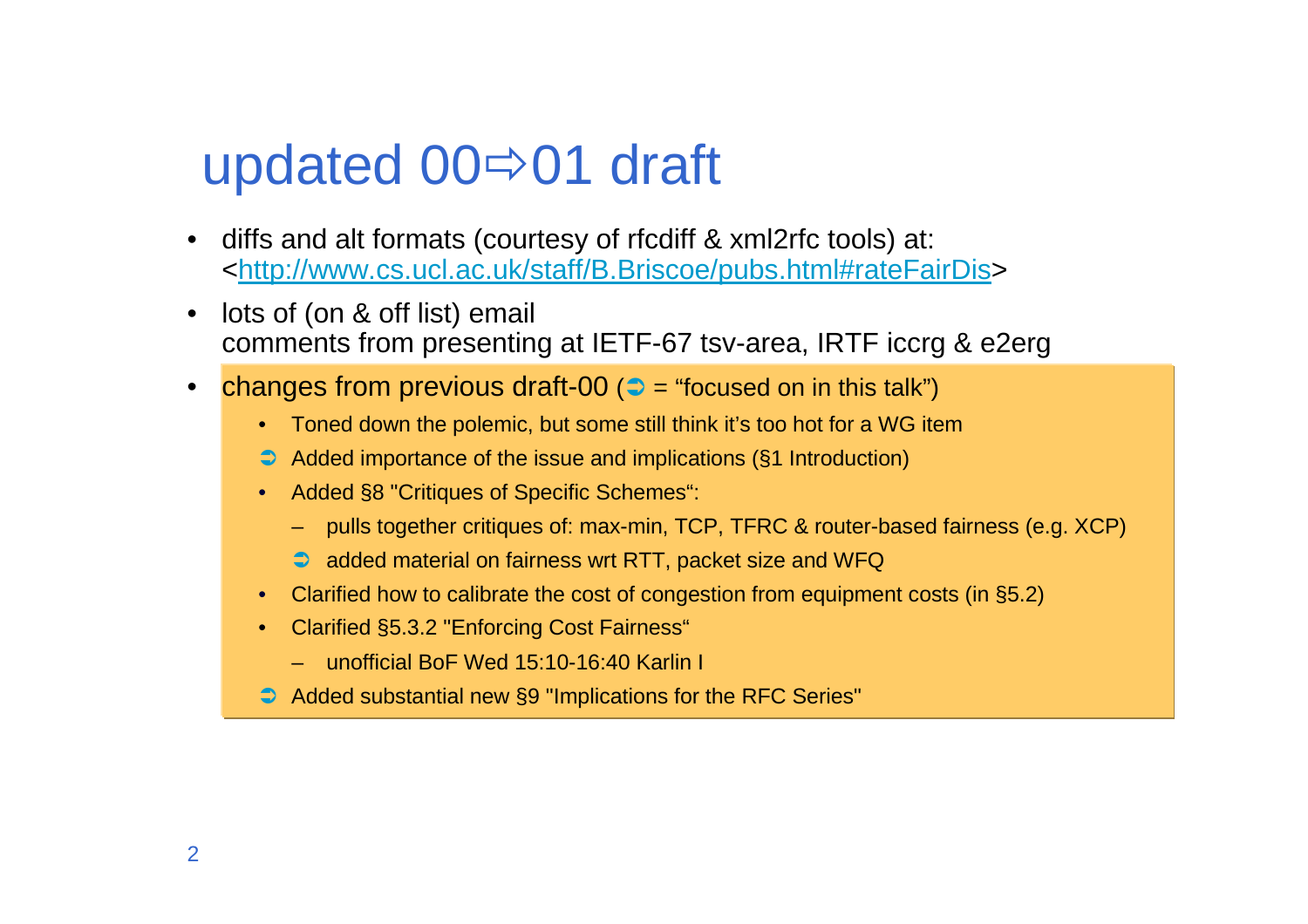## importance and implications (§1)

- if we do nothing about fairness
	- the few are ruining it for the many
	- so, keeping interactive apps viable requires massive capacity
	- or poor incentives to invest in capacity
	- so, operators are kludging it with DPI (deep packet inspection)
	- so, today's apps are getting frozen into the Internet
	- and we're getting complex, ugly feature interactions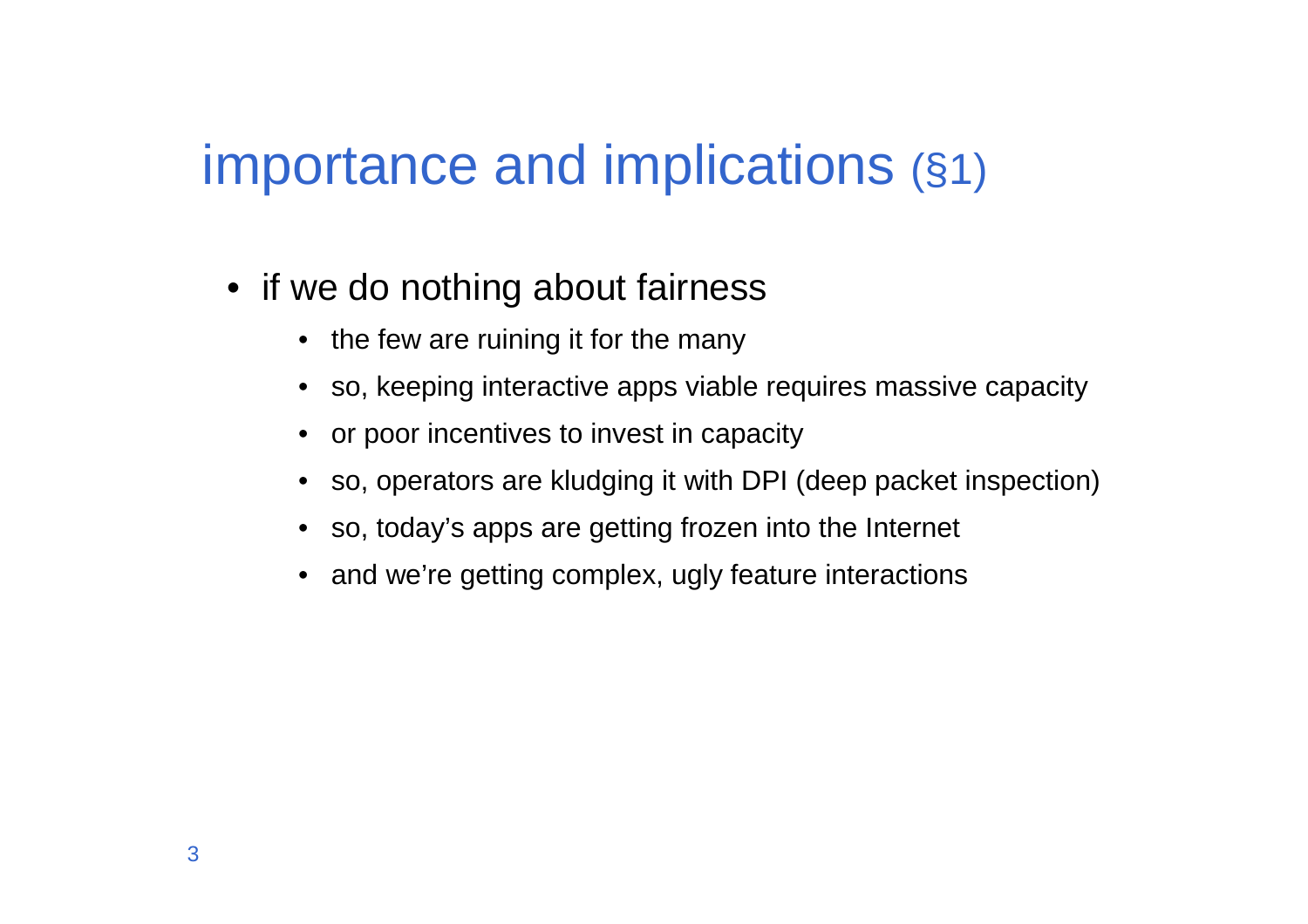#### recapdismantling flow rate fairness

- • doesn't even address relevant questions
	- 1) how many flows is it fair for an app to create?
	- 2) how fast should flows go through separate bottlenecks?
	- 3) how fast should a brief flow go compared to a longer lasting one?
- • myopic
	- •across flows, across network and across time





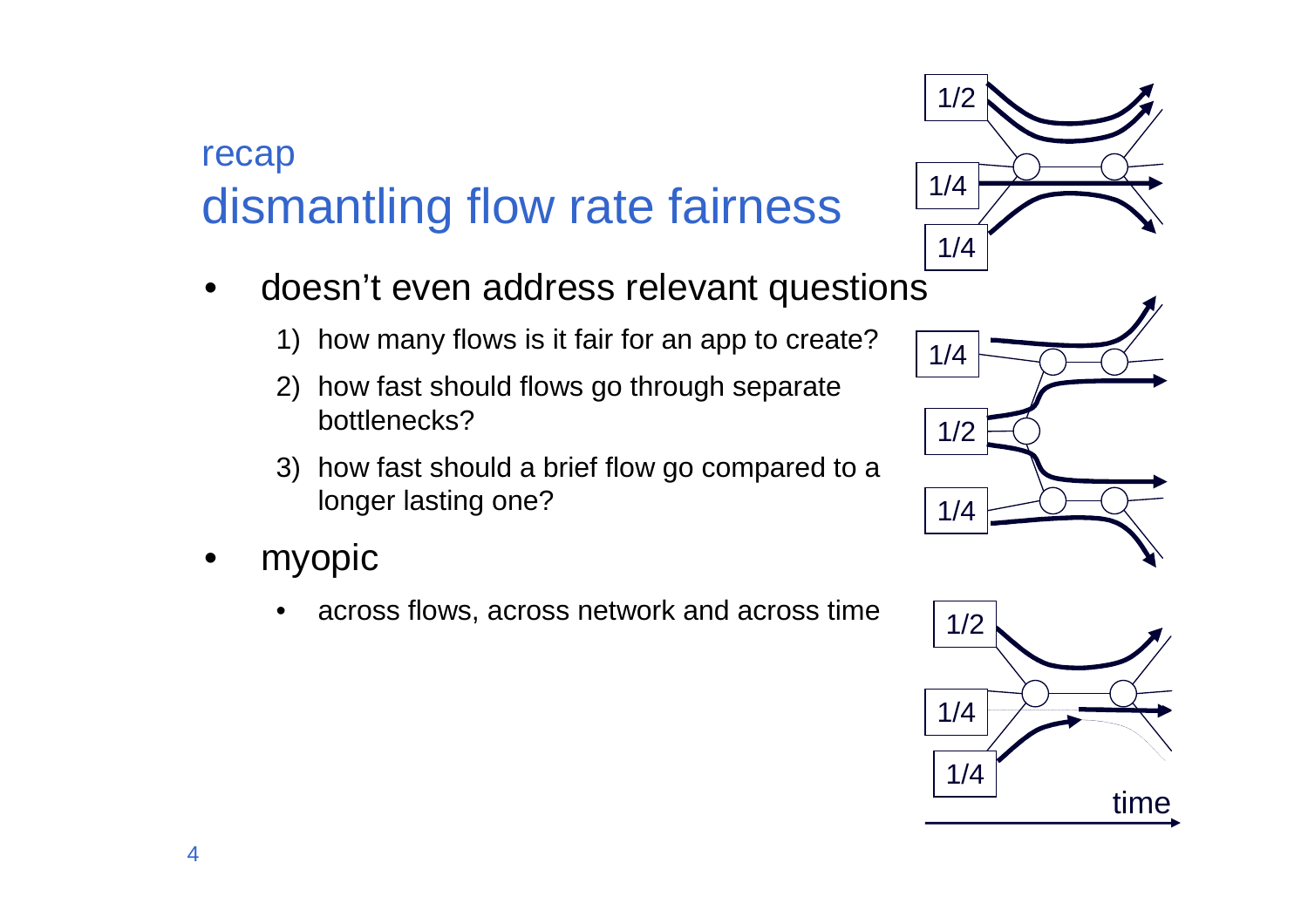#### recapreplace with cost fairness

- cost of your behaviour on others
- • bytes you contributed to excess load
	- •termed congestion volume [bytes]
- accumulates simply and correctly
	- •across flows, across network paths and across time

 $\Xi$  not your bit rate  $x_i$ 

 $\boldsymbol{\boxtimes}$  but loss (marking) fraction times your bit rate  $p x_{\hat{i}}$ 

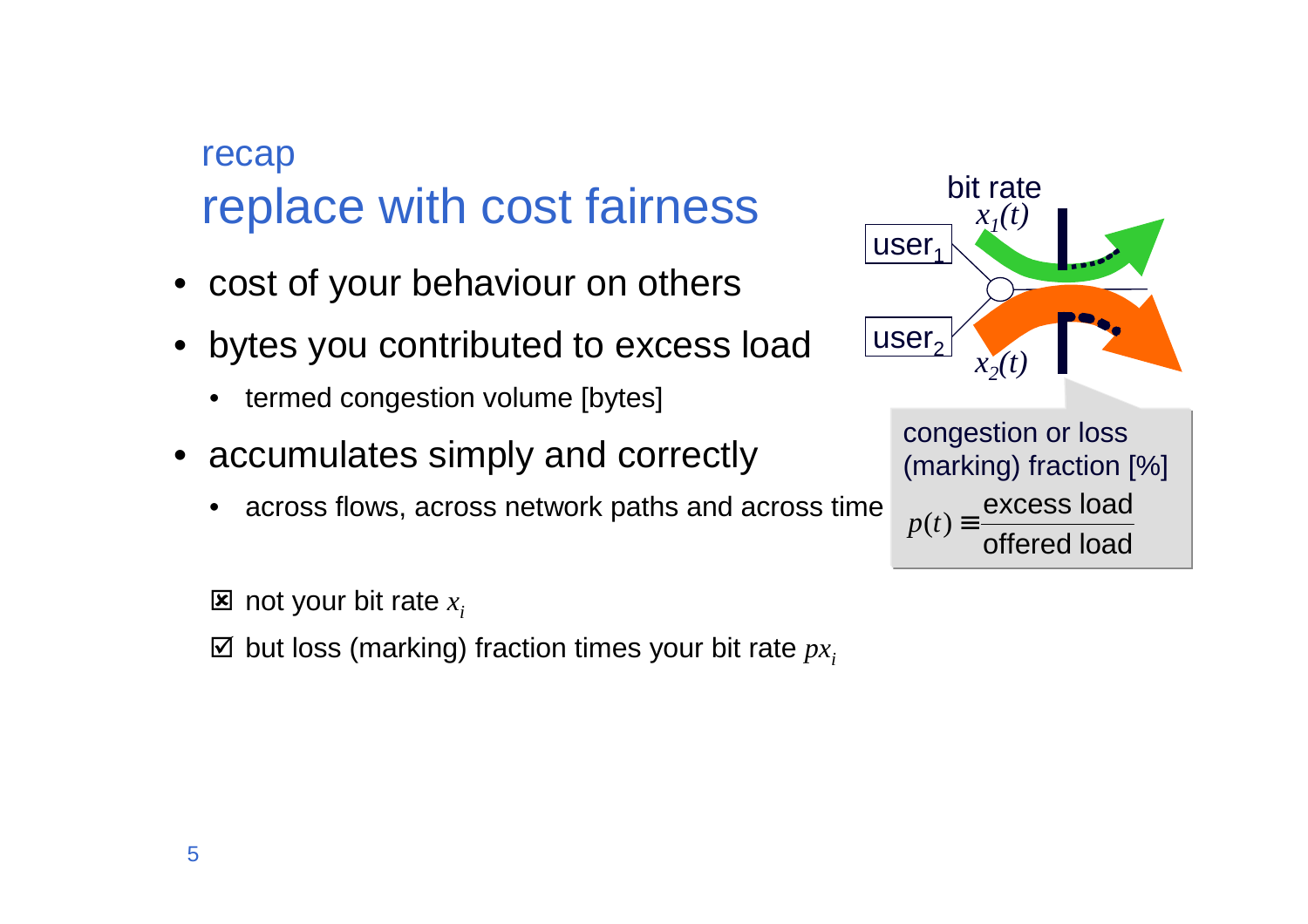#### pls add this rule to your buzzword matching algorithmscost fairness <≠> re-ECNdraft-briscoe-tsvarea-fair-01.pdf draft-briscoe-tsvwg-re-ecn-tcp-03.txt

- re-ECN is not limited to enforcing cost fairness
	- re-ECN appendix shows how to police TCP (flow rate fairness)
	- fairness I-D shows how to do other forms of fairness with it
- cost fairness could be done with something else
	- but no other practical schemes (yet)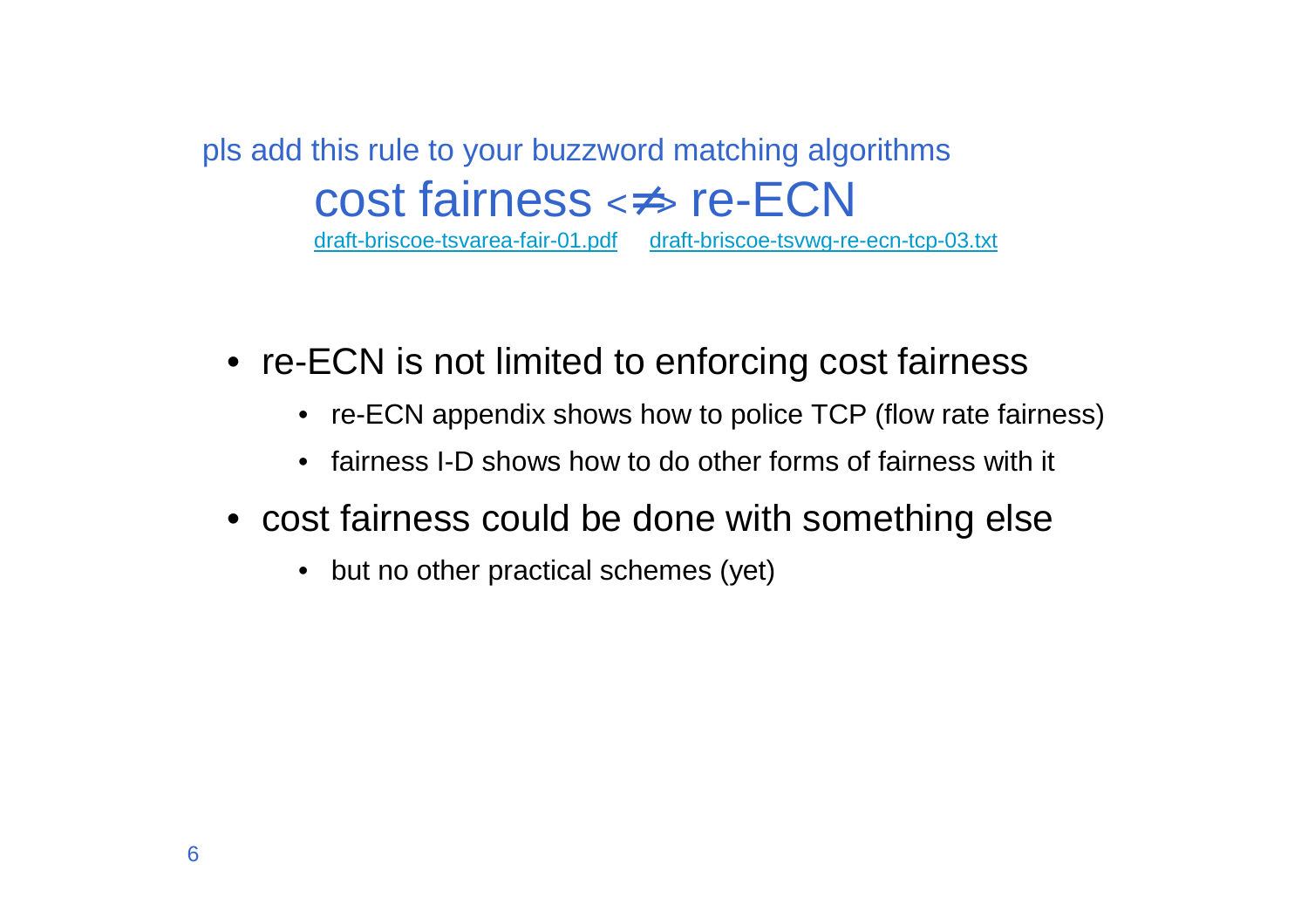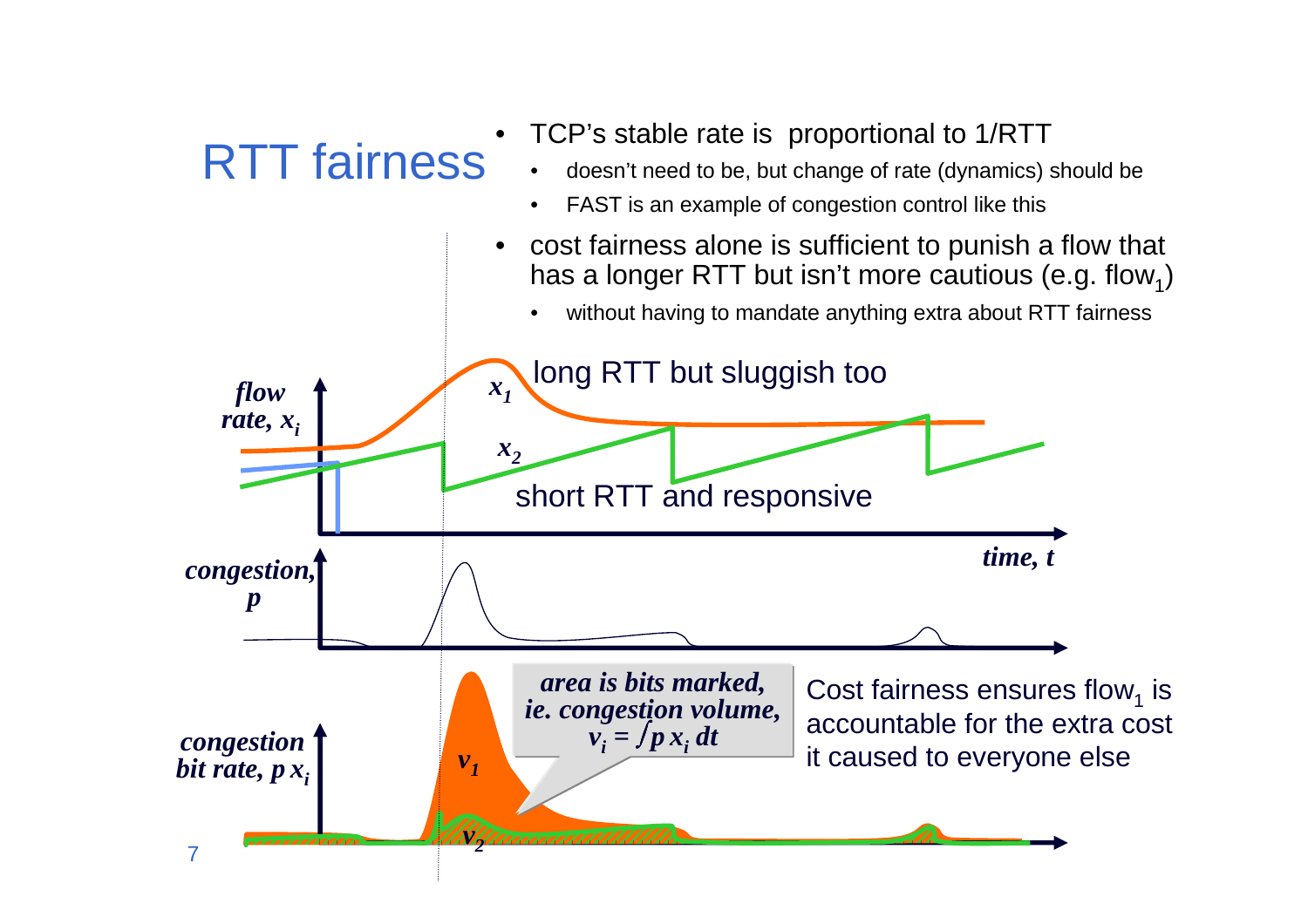### implications of this draft for the RFC seriescc RFCs sorted by who must/should to do what

- cc algo as impl'n building block without saying where to use
	- 3448 TFRC
- spec of cc impl'n for a specific transport
	- •2581 TCPcc, 2960 SCTP, 4341 4342 DCCP CCIDs, 3551 RTP/AVP, 4585 RTP/AVPF
- • hosts must impl't a specific transport
	- 1122 Host Reqs
- what hosts must do if they impl't a specific cc enhancement
	- 3124 Congestion Mgr
- •spec semantics of cong'n notification impl'n
	- 2309 AQM, 3168 ECN
- • apps must impl't safe cc behaviour
	- •2616 HTTP/1.1, 3550 RTP cc applicability
- • best practice, guidelines & principles for cc design
	- 1254 cc survey, 2309 AQM, 2914 cc Principles, 3426 Arch considerations, 3714 Voice cc concerns•
- • recommend how new cc designs should interact with old
	- •2309 AQM, 2357 Criteria for RMT, 2914 cc Principles

acks: Michael Welzl & Wes Eddy draft-irtf-iccrg-cc-rfcs-00, adding to Sally Floyd's RFC2914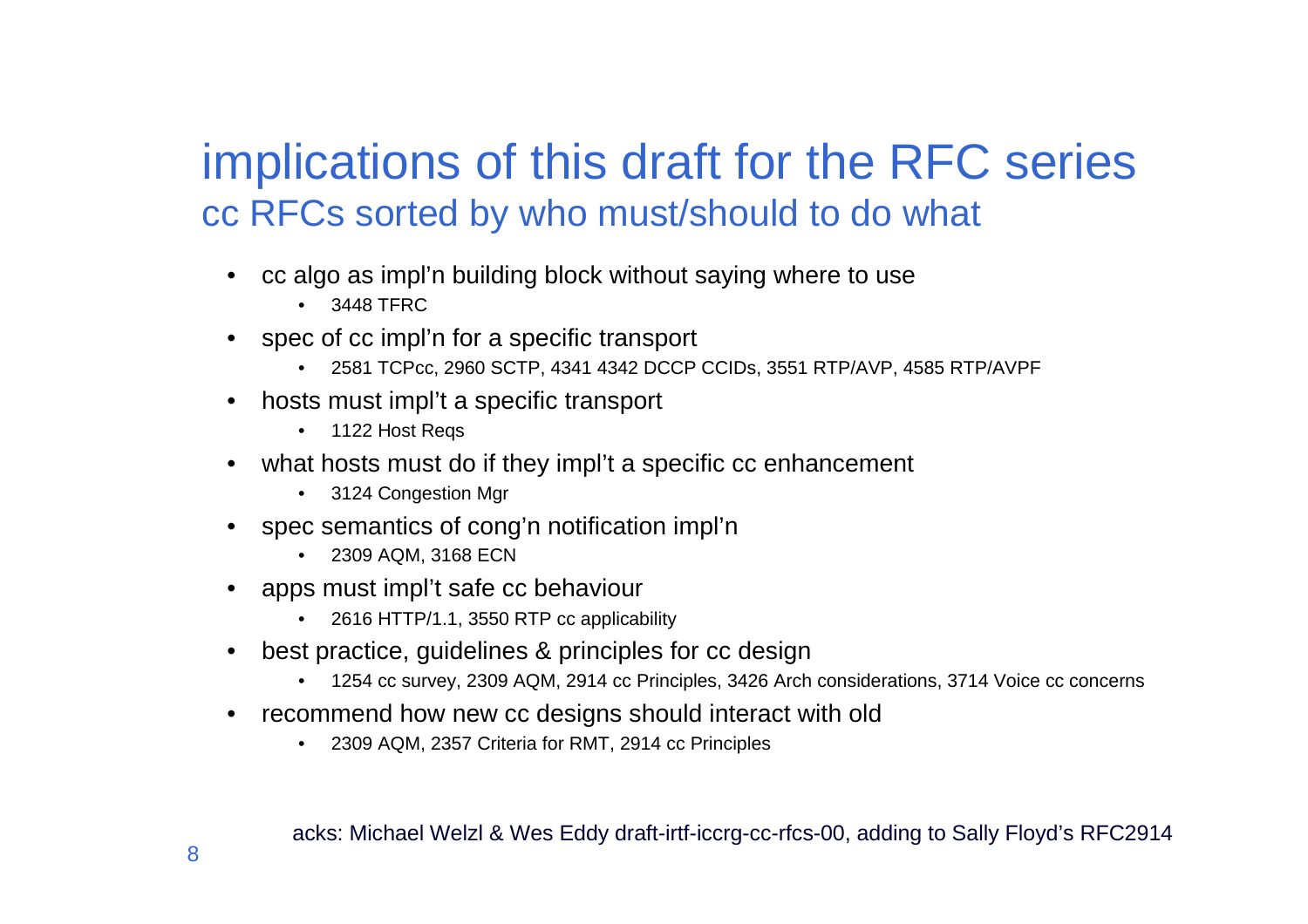### implications of this draft for the RFC seriesif we add app/user policy-control over congestion control

| cc algo as impl'n building block without saying where to use                                   |                                                                      |  |
|------------------------------------------------------------------------------------------------|----------------------------------------------------------------------|--|
| 3448 TFRC                                                                                      | stand as they are, for apps that                                     |  |
| spec of cc impl'n for a specific transport                                                     | don't need or user policy ctrl                                       |  |
| 2581 TCPcc, 2960 SCTP, 4341 4342 DCCP CCIDs 3551 RTP/AVP 4585 RTP/AVPF                         |                                                                      |  |
| hosts must impl't a specific transport                                                         | OK. Must impl't means available                                      |  |
| 1122 Host Regs<br>$\bullet$                                                                    | for use, not must be used                                            |  |
| what hosts must do if they impl't a specific co enhancement                                    |                                                                      |  |
| 3124 Congestion Mgr<br>$\bullet$                                                               | critical to cost fairness; OK,                                       |  |
| spec semantics of cong'n notification impl'n                                                   | except tighten up open issues                                        |  |
| 2309 AQM, 3168 ECN                                                                             | byte-mode drop & ECN tunnels)                                        |  |
| apps must impl't safe cc behaviour                                                             |                                                                      |  |
| 2616 HTTP/1.1, 3550 RTP cc applicability                                                       | All good sound general advice                                        |  |
|                                                                                                |                                                                      |  |
| best practice, guidelines & principles for cc design                                           |                                                                      |  |
| 1254 cc survey, 2309 AQM, 2914 cc Principles, 3426 Arch considerations, 3714 Voice cc concerns |                                                                      |  |
| recommend how new cc designs should interact with old                                          |                                                                      |  |
| 2309 AQM, 2357 Criteria for RMT, 2914 cc Principle<br>$\bullet$                                |                                                                      |  |
|                                                                                                | Generally sound advice,                                              |  |
|                                                                                                | except definitions of fairness                                       |  |
|                                                                                                | based on flow rate, and TCP-fair<br>odules in OOE7 needs austifulies |  |

advice in 2357 needs qualifying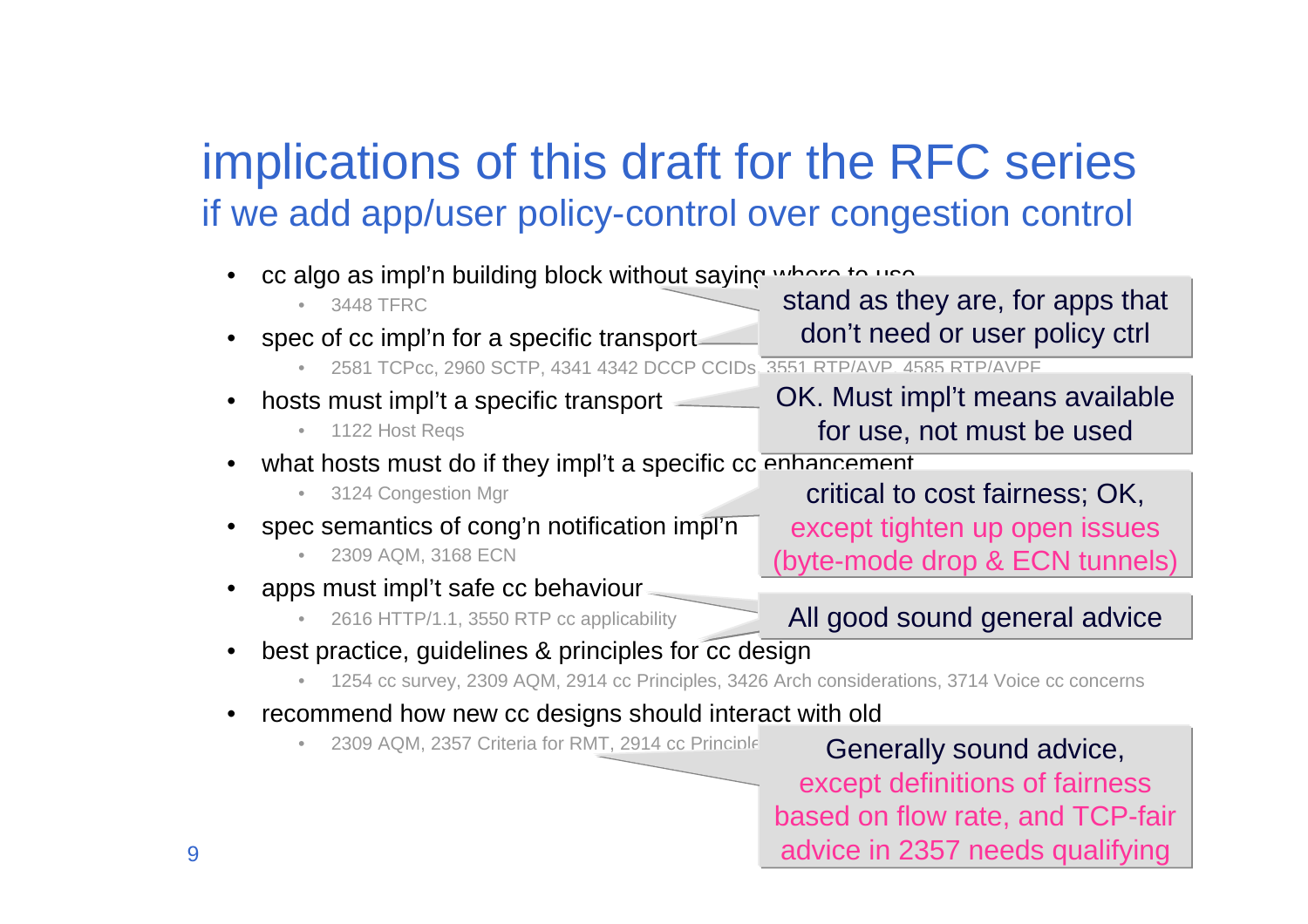#### next stepsaim, fire, ready



- 1. make this fairness I-D suitable for WG item
- 3. need *to be able* to make senders accountable for congestion caused (e.g. with re-ECN)
- 4. need weighting parameter added to transport APIs (e.g. MulTCP)

#### 2 transition from what we have now?

- •we have no fairness, so there's nothing to transition from
- but there is a danger of getting it *more* unfair than we have already •
- •therefore should have step 3 largely in place before step 4
- • hi-speed congestion ctrl in progress could be designed as if we have step 3
	- –voluntary cost fairness (cf. voluntary TCP fairness)

?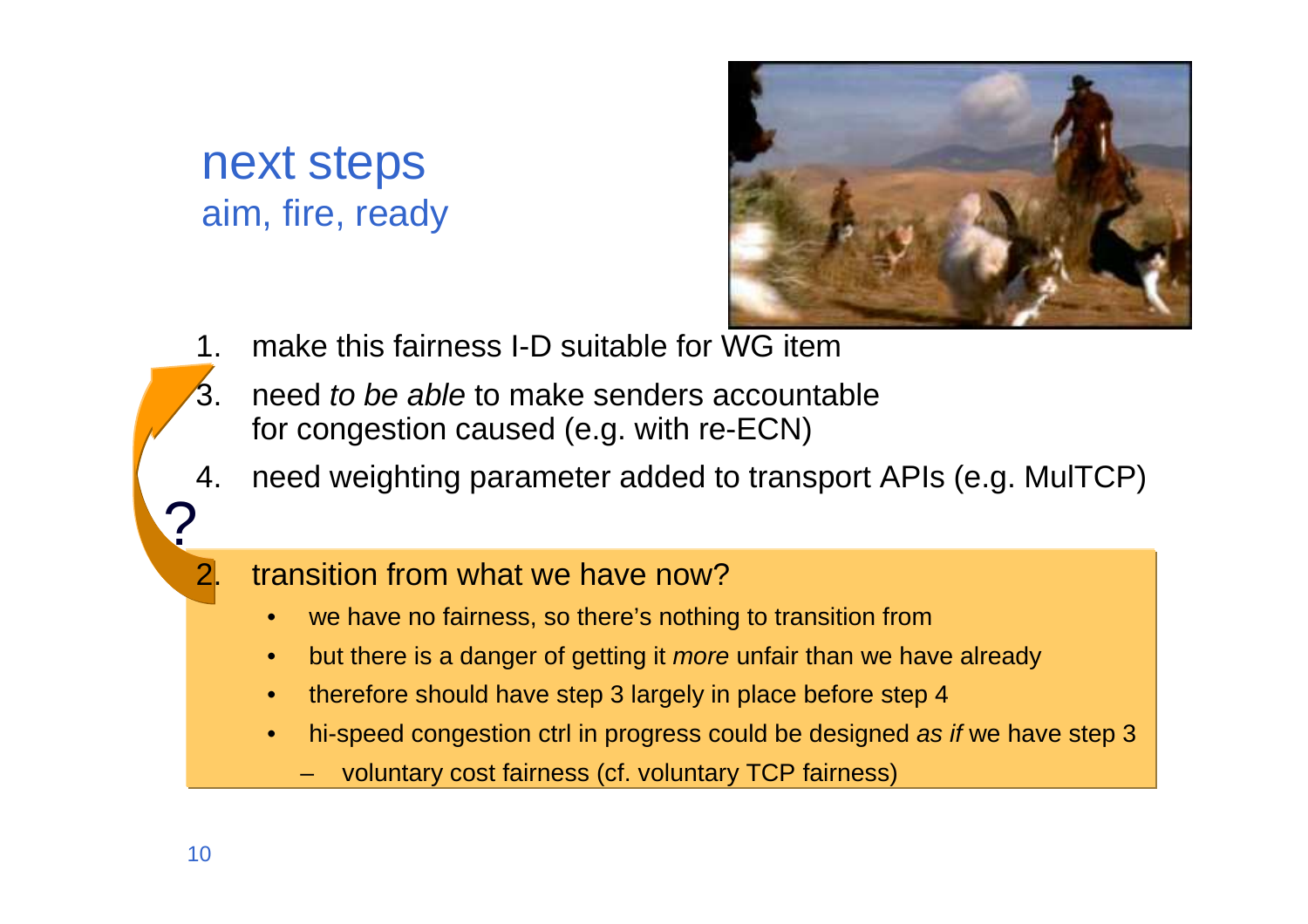### flow rate fairness dismantling a religion<draft-briscoe-tsvarea-fair-01.pdf>

#### spare slides:

- calibrating congestion cost as equipment cost
- packet size fairness
- WFQ & cost fairness





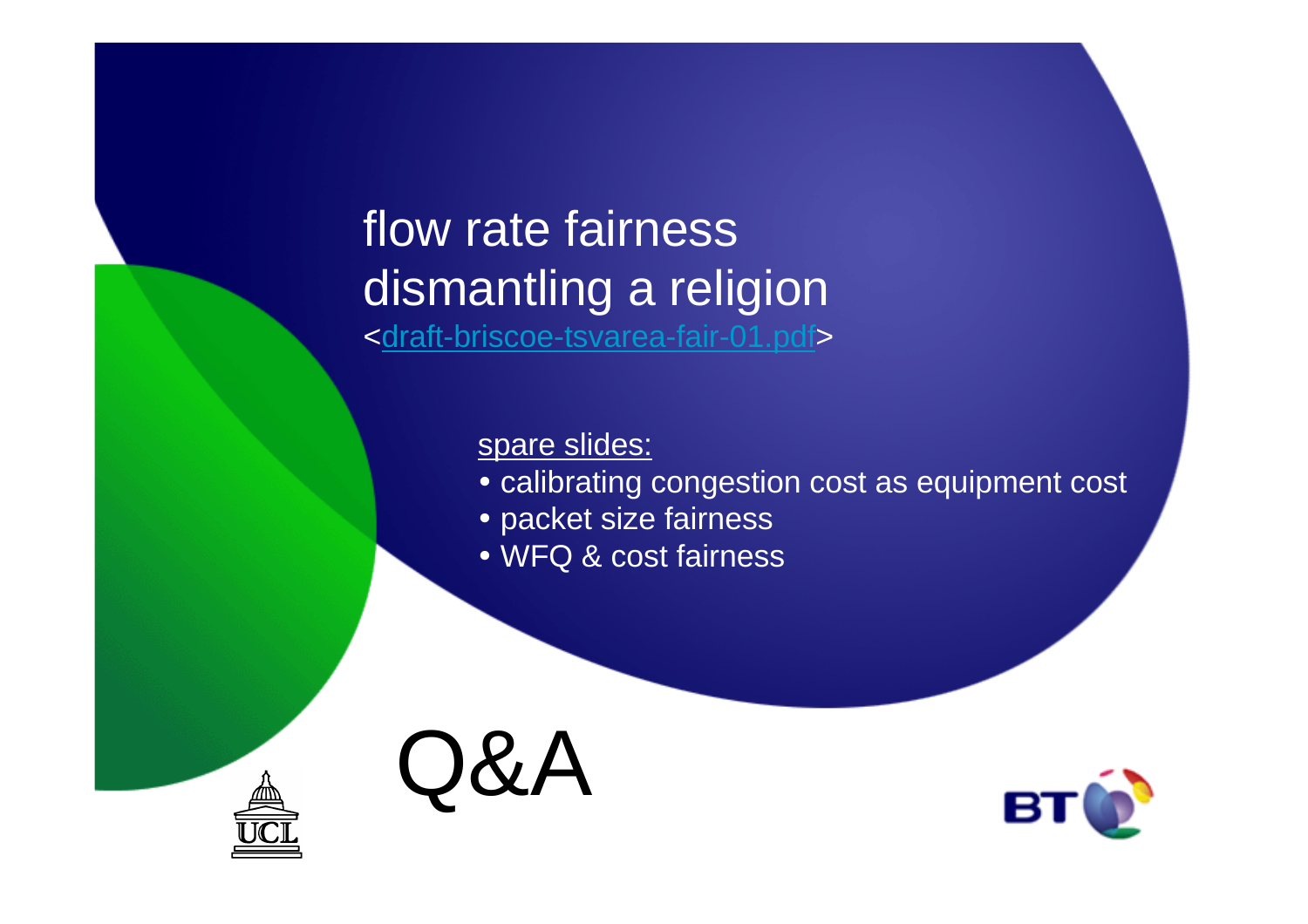### calibrating 'cost to other users'

- • a monetary value can be put on 'what you unsuccessfully tried to get'
	- • the marginal cost of upgrading network equipment
		- so it wouldn't have marked the volume it did
		- $\bullet$ so your behaviour wouldn't have affected others
- • competitive market matches...
	- the cost of congestion volume
	- with the cost of alleviating it
- • congestion volume is not an extra cost
	- part of the flat charge we already pay
	- •but we can't measure who to blame for what
	- •if we could, we *might* see pricing like this...
- • NOTE WELL
	- IETF provides the metric $\bullet$
	- $\bullet$ industry does the business models



note: diagram is conceptual

congestion volume would be accumulated<br>over time

capital cost of equipment would be depreciated over time

| access<br>link | congestion $ $ charge<br>volume allow'ce |                 |
|----------------|------------------------------------------|-----------------|
| 100Mbps        | 50MB/month $\leq 15$ /month              |                 |
| 100Mbps        | 100MB/month                              | $\leq$ 20/month |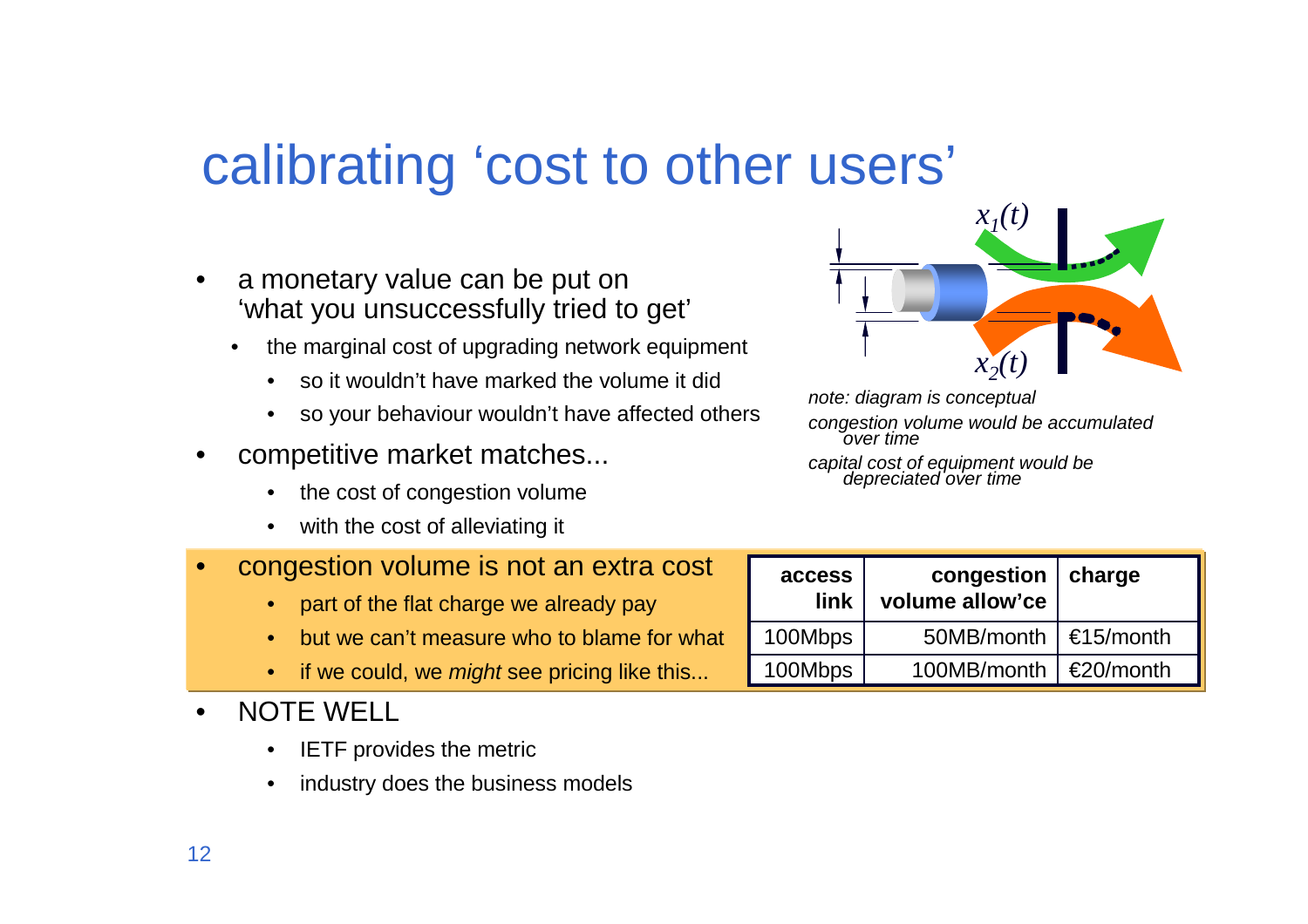### packet size fairness

- $\bullet$ new I-D written but not posted
- $\bullet$ intended as informational, through tsvwg WG?
- • gives principles for handling different packet sizes
	- • for any active queue mgmt (AQM) scheme, eg:
		- •RED drop/marking (open issue in RFC2309)
		- •PCN (pre-congestion notification) marking (deliverable of newly chartered WG)
- • in summary: answers two questions
	- 1. byte congestible or packet congestible resource?
		- •RED should usually use byte-mode queue measurement
	- 2. if byte congestible, which layer should account for packet size?
		- $\bullet$ transport not network
		- •transport should respond to congestion volume in bytes, not packets
		- •TFRC-SP (small packets) is the correct place to do this
		- •RED byte mode drop considered harmful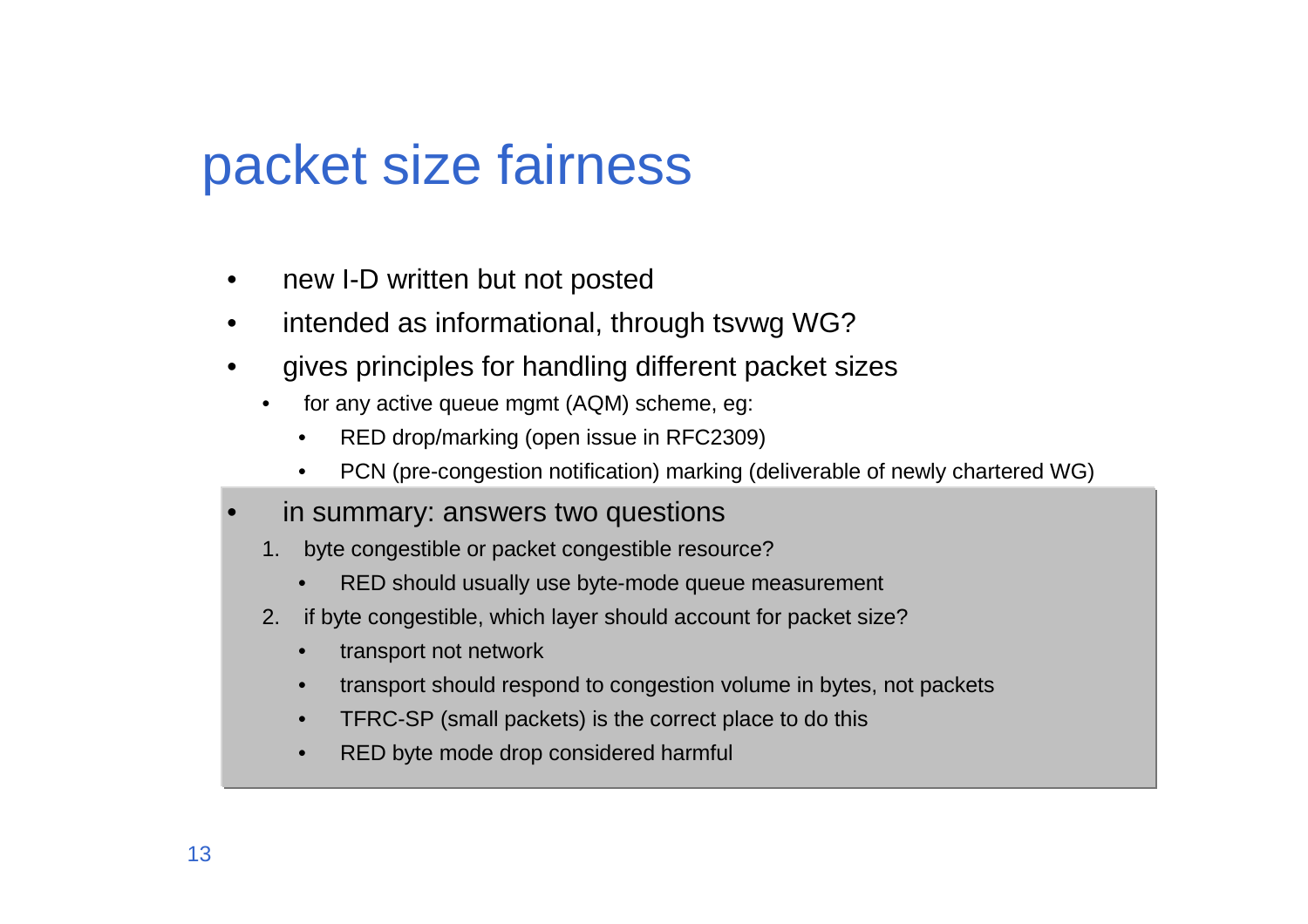# weighted fair queuing (WFQ)

- WFQ typically allocates capacity per flow, not per user
	- vulnerable to flow splitting games described in draft
- controls fairness over flow lifetimes not over user history
	- $\bullet$ but for high utilisation customer lines this approximates to the same thing
	- •but not over all the congestion caused in the Internet – just one interface
- • implications of WFQ not being cost fair
	- •doesn't mean WFQ is 'incorrect'
	- just means WFQ can't ensure customers pay their rightful costs
	- •a future competing solution that did might be preferred by operators